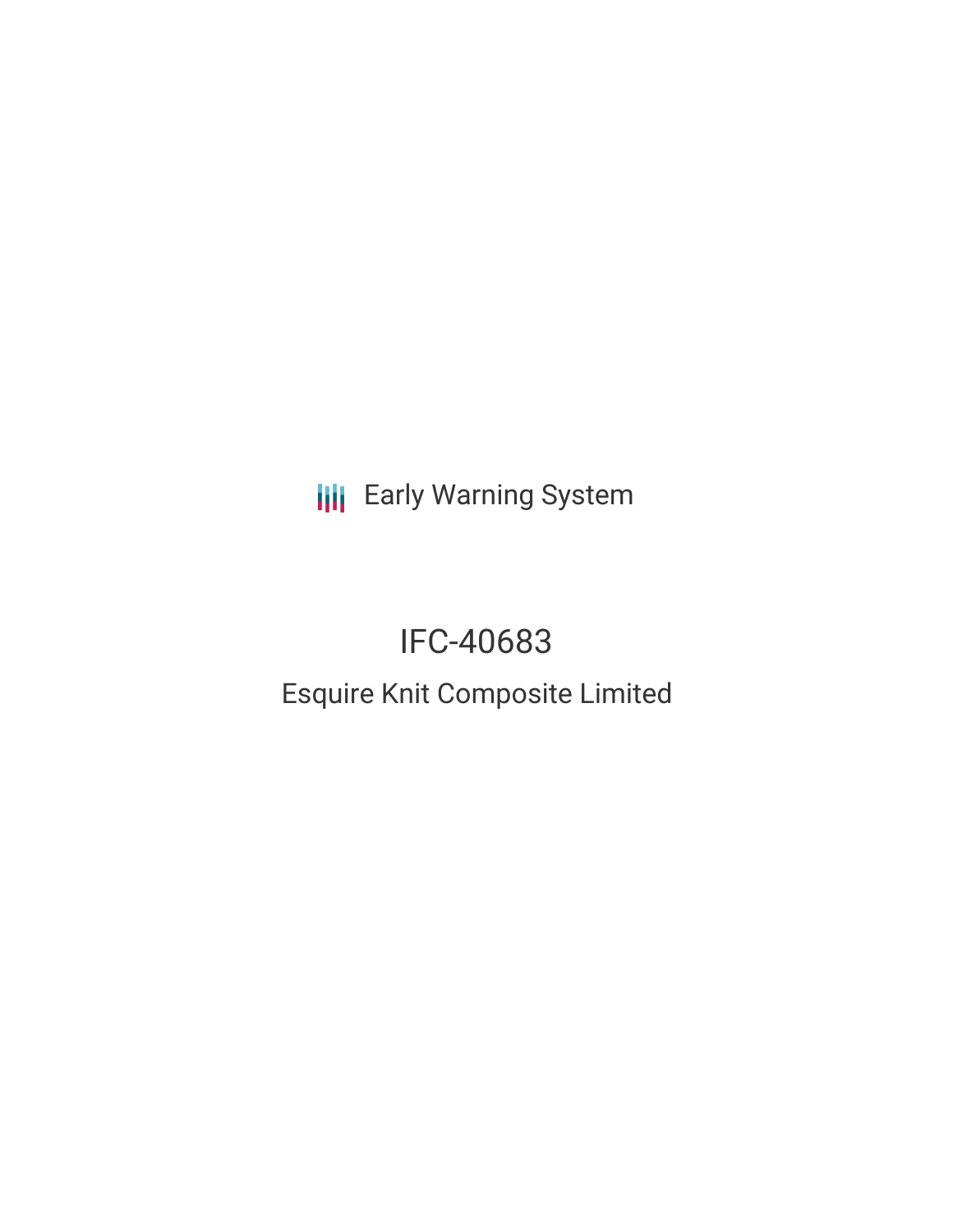# **Quick Facts**

| <b>Countries</b>               | Bangladesh                              |
|--------------------------------|-----------------------------------------|
| <b>Financial Institutions</b>  | International Finance Corporation (IFC) |
| <b>Status</b>                  | Approved                                |
| <b>Bank Risk Rating</b>        | B                                       |
| <b>Voting Date</b>             | 2018-06-20                              |
| <b>Borrower</b>                | ESQUIRE KNIT COMPOSITE LIMITED          |
| <b>Sectors</b>                 | Construction                            |
| <b>Investment Type(s)</b>      | Loan                                    |
| <b>Investment Amount (USD)</b> | \$22.00 million                         |
| <b>Project Cost (USD)</b>      | \$35.20 million                         |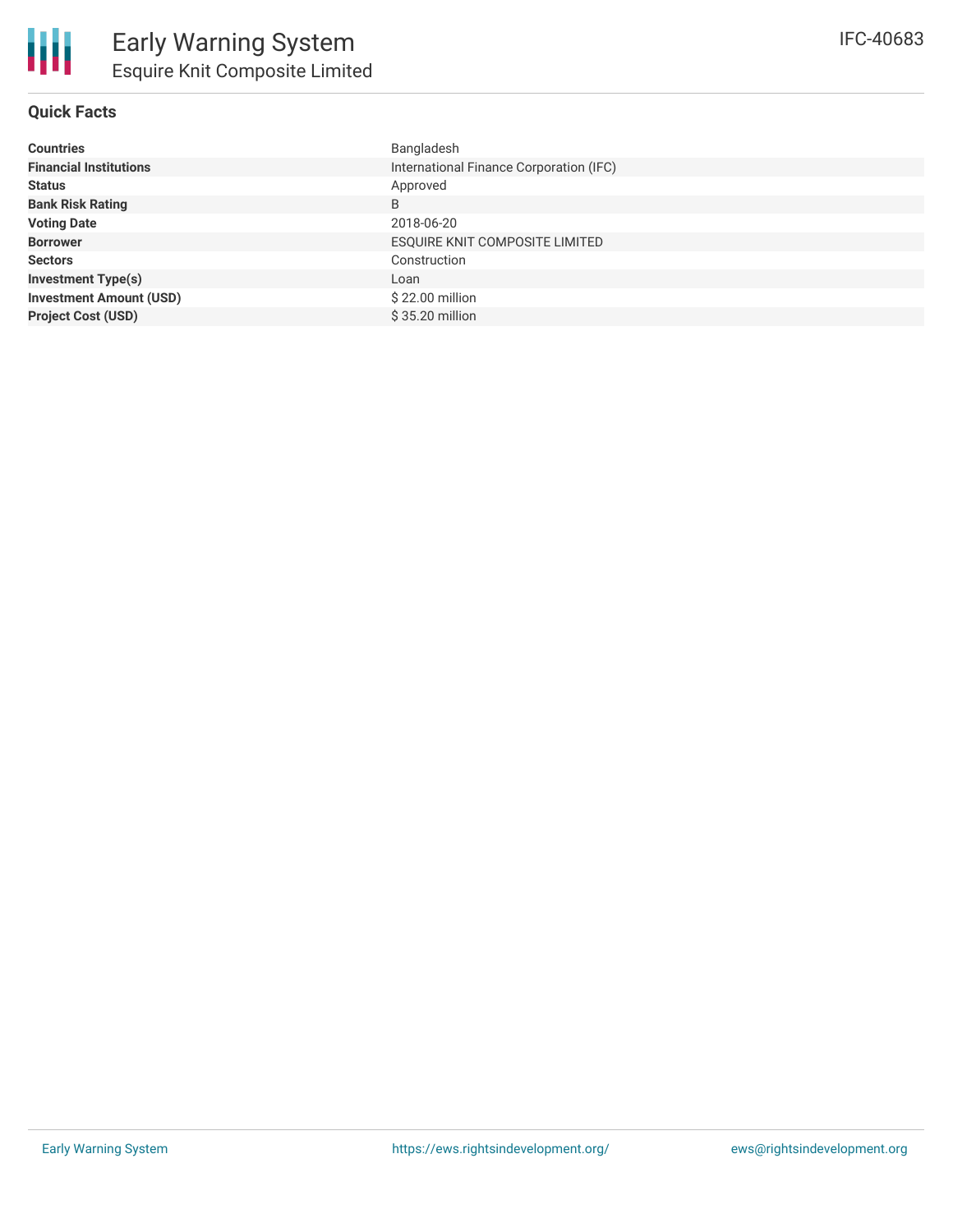

# **Project Description**

According to the IFC website, the project involves setting up a new cutting and sewing factory in Bhaluka, Mymensingh, Bangladesh for Esquire Knit Composite Limited. Esquire Knit Composite Limited manufactures ready made garments. The company was founded in 2000 and is based in Dhaka, Bangladesh.

The new facility, to be housed in a green building, will comprise 102 sewing lines, seamless garment knitting, molded bra cup technology and automatic cutting and sewing for production of active wear and lingerie. According to the project development objectives, the project is expected to lead towards employment growth, recruitment of skilled workforce and better waste management/energy conservation due to LEED certified green factory.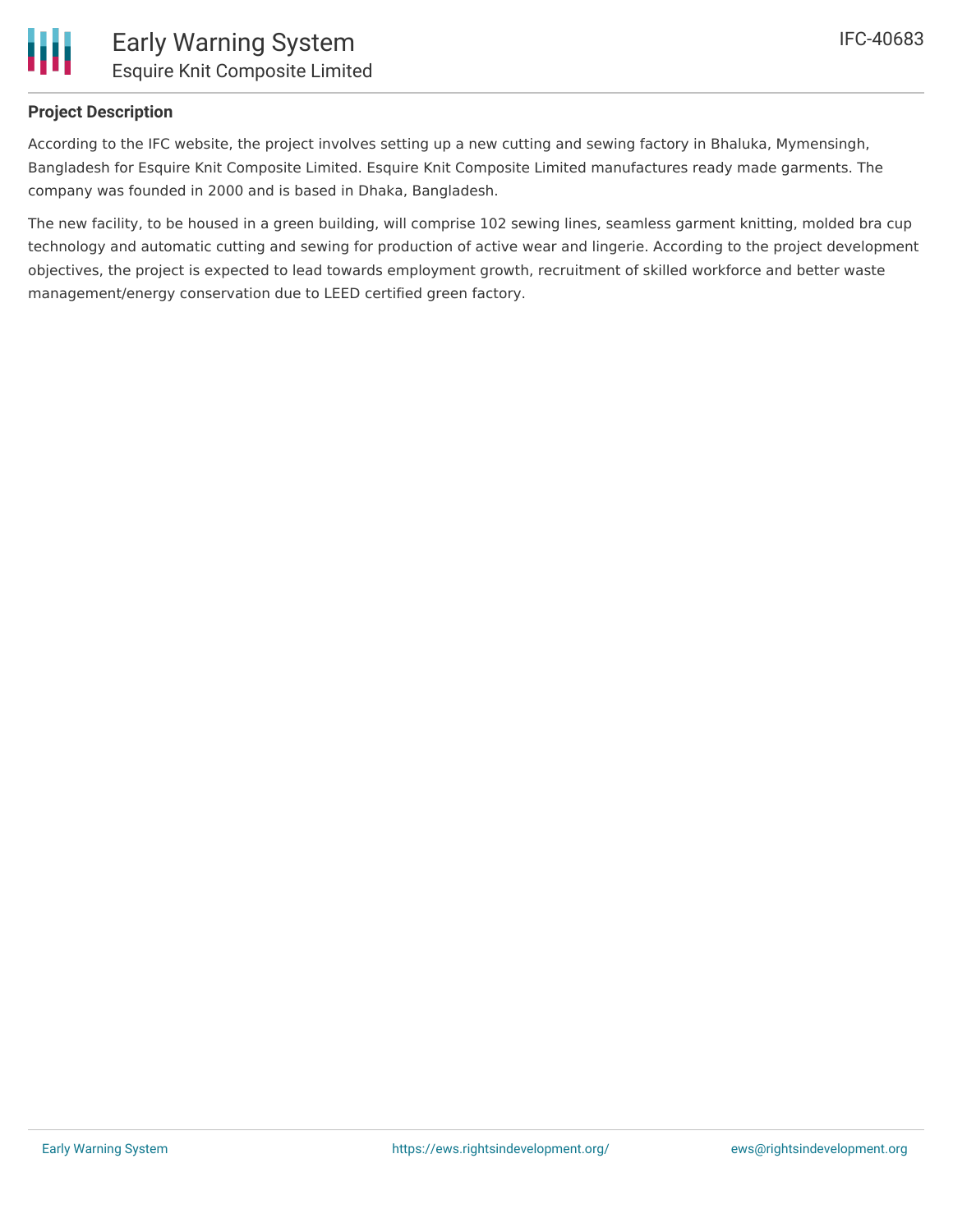#### **Investment Description**

• International Finance Corporation (IFC)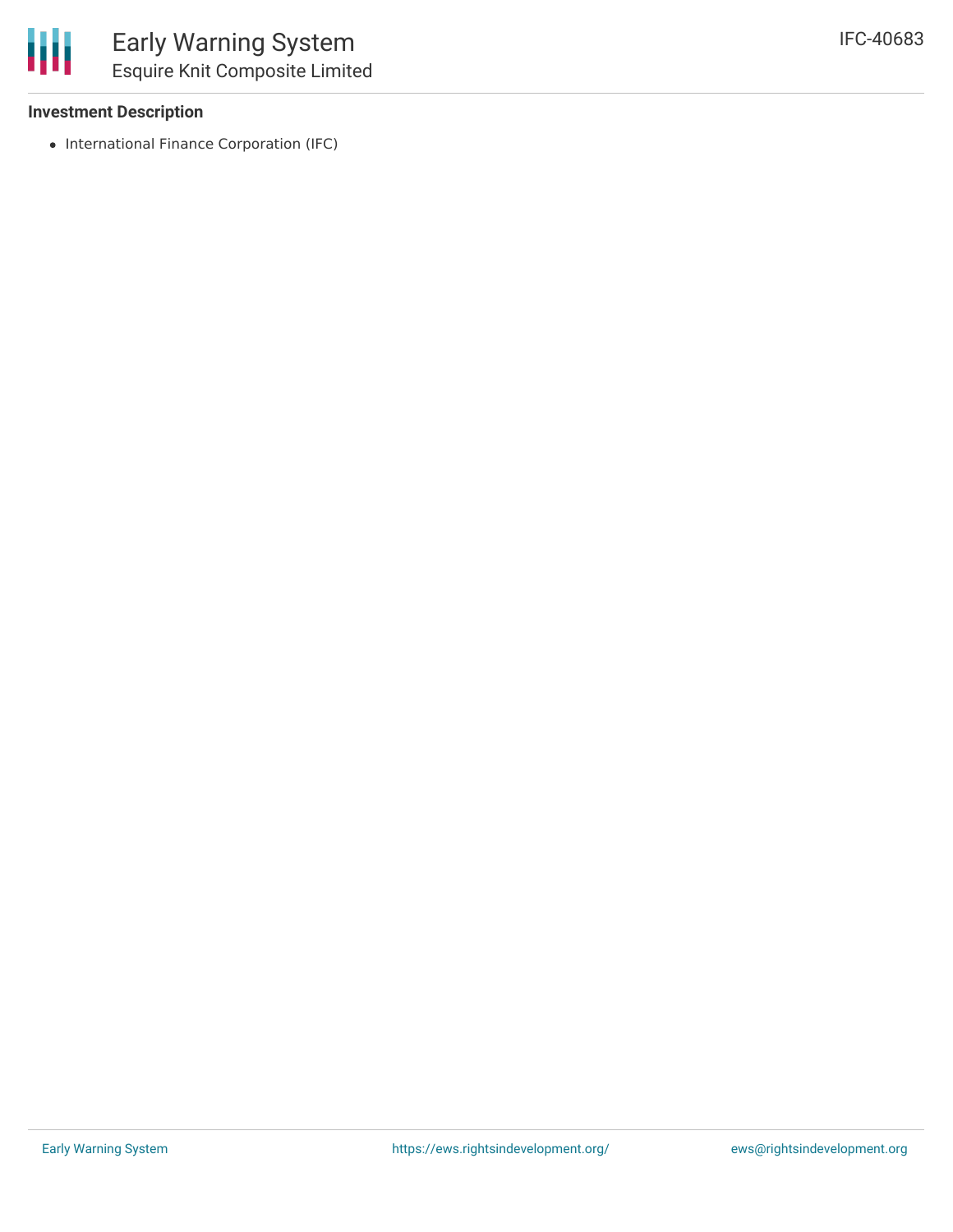

# **Private Actors Description**

Esquire Knit Composite Limited manufactures ready made garments. It offers yarn dyeing, knitting, fabric dyeing, laboratory, washing, embroidery, printing, design studio, patterns and markers, sewing, cutting, and finishing services. The company was founded in 2000 and is based in Dhaka, Bangladesh.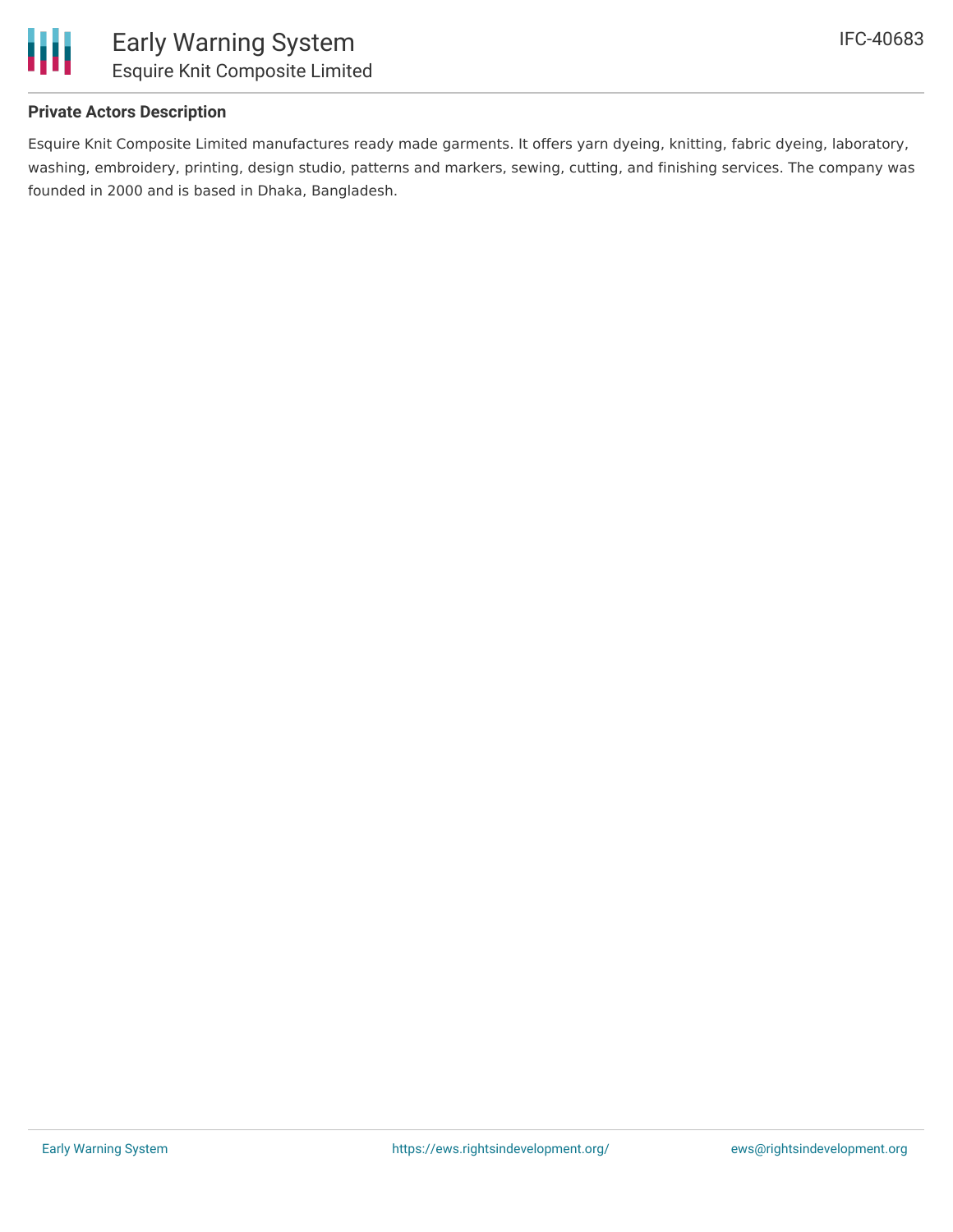

# Early Warning System Esquire Knit Composite Limited

| <b>Private Actor 1</b> | <b>Private Actor</b><br>Role | <b>Private Actor</b><br>Sector | <b>Relation</b>          | <b>Private Actor 2</b>         | <b>Private Actor</b><br>2 Role | <b>Private Actor</b><br>2 Sector |  |
|------------------------|------------------------------|--------------------------------|--------------------------|--------------------------------|--------------------------------|----------------------------------|--|
|                        |                              | $\overline{\phantom{0}}$       | $\overline{\phantom{0}}$ | Esquire Knit Composite Limited | Client                         | $\sim$                           |  |